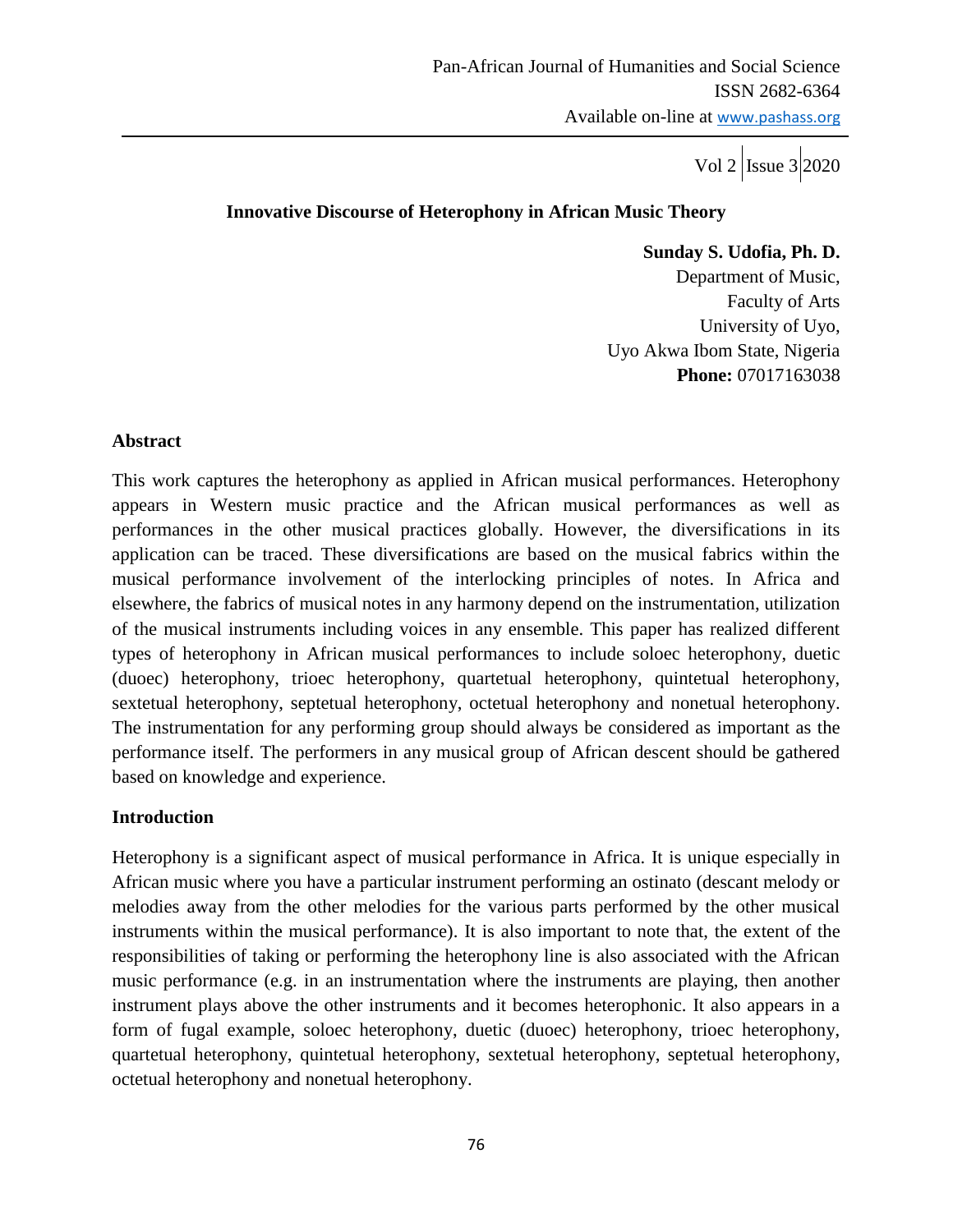It is interesting to know that repetition may occur in higher or lower register in the course of the performance. Some are fifth above the original tonal centre, some are fourth below and some are octave above or below. Imitation can be in the form of response or refrains when the exact melody is imitated. It is in response when the exact melody of one instrument is imitated by another instrument in exact form. Refrains occur whereby a fixed melody is heard over and over after each announcement of new melodic entries.

The heterophony in African music discussed here is deduced from the chamber music in Africa. The various type of the heterophony discussed here are soloic heterophony, duetic or duoec heterophony, trioec heterophony, quartetual heterophony, quintetual heterophony, sextetual heterophony, septetual heterophony, octetual heterophony, and nonetual heterophony.

Carriers of the culture or group beliefs were always preferred for correct interpretations of the music at any point. If any performer was not a carrier of the culture or group belief, such performer was led through rigorous training in order to imbibe the knowledge of the meanings of the musical ideals before being allowed to perform.

### **Soloec Heterophony**

Means one instrument playing above all other instruments allowing other instruments to perform the harmonic embellishment. Here, the solo instrument does the ostinato (descant melody or melodies away from the other melodies for the various parts performed by the other musical instruments within the musical performance). The solo instrument does not surrender this role to any other instrument. It was observed that the other instruments apart from the solo instrument were involve in some peculiar contrapuntal entries exhibiting their impact in the performance while the solo instrument comes in with improvisatory dialogue, which were responded to by the other instruments giving rise to a call and response, and at the other times given answer to in varied melodies resulting call and refrain.

### **Duetic (Duoec) Heterophony**

This means two instruments exhibiting the heterophony together in this case the instrument may do it in contrapuntal technique as in Alleluia Chorus in Handel's Messiah and, as found at the passages of 'and he shall reign forever' in the same Handel's Messiah, also are examples of heterophony. It was observed that the voices may be equal in vigour, and in some cases one takes over the vigorous identity while the other is mild. Mild expressions were also exhibited by the two instruments simultaneously in some cases. These varieties of mild and vigorous exhibitions where characteristic of the other heterophony segments but more substantive in duetic (duoec) heterophony.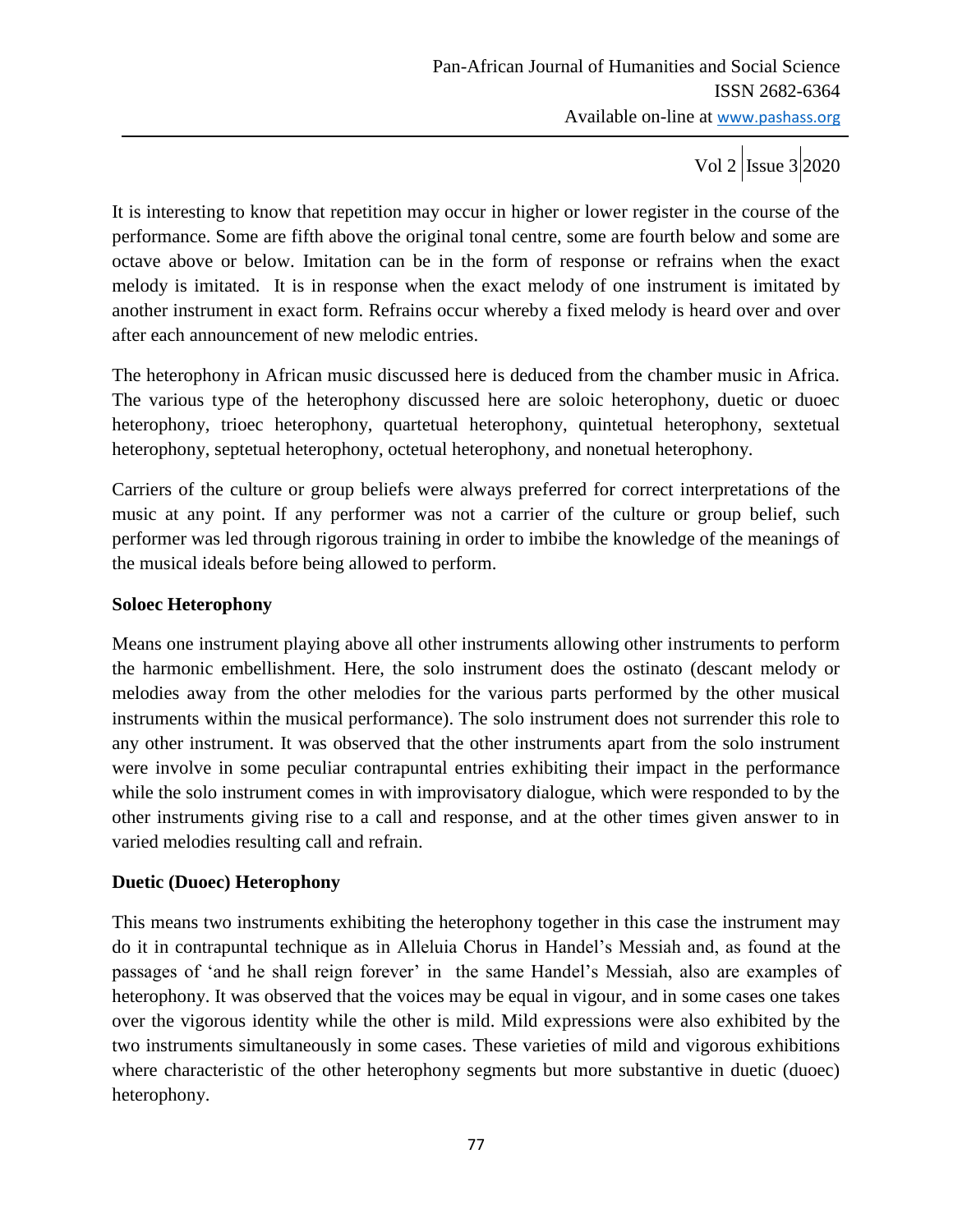Vol 2  $\vert$ Issue 3 2020

# **Trioec Heterophony**

This means that three instruments exhibiting the heterophony. Here, the unique interplays of the various instruments are maintained. The three instrument leading on top above the other instruments. These three instruments play various melodic lines. It means multi sound however it is notably that in this polyphony; all the individual parts are meant to be independent. The fugal entries in polyphony and the contrapuntal (independent parts) entries of the various melodies.

# **Quartetual Heterophony**

This means that four instruments exhibiting the heterophony. Here, the unique interplays of the various instruments are maintained. The three instrument leading on top above the other instruments. These four instruments play various melodic lines. It means multi sound. However, it is notably that in this polyphony; all the individual parts are meant to be independent. The fugal entries in polyphony and the contrapuntal (independent parts) entries of the various melodies.

# **Quintetual Heterophony**

This means that five instruments exhibiting the heterophony. Here, the unique interplays of the various instruments are maintained. The three instrument leading on top above the other instruments. These five instruments play various melodic lines. It means multi sound. However, it is notably that in this polyphony; all the individual parts are meant to be independent. The fugal entry in polyphony and the contrapuntal (independent parts) entries of the various melodies.

### **Sextetual Heterophony**

This means that six instruments exhibiting the heterophony. Here, the unique interplays of the various instruments are maintained. The six instrument leading on top above the other instruments. These six instruments play various melodic lines. It means multi sound. However, it is notably that in this polyphony; all the individual parts are meant to be independent. The fugal entries in polyphony and the contrapuntal (independent parts) entries of the various melodies.

### **Septetual Heterophony**

This means that seven instruments exhibiting the heterophony. Here, the unique interplays of the various instruments are maintained. The seven instrument leading on top above the other instruments. These seven instruments play various melodic lines. It means multi sound. However, it is notably that in this polyphony; all the individual parts are meant to be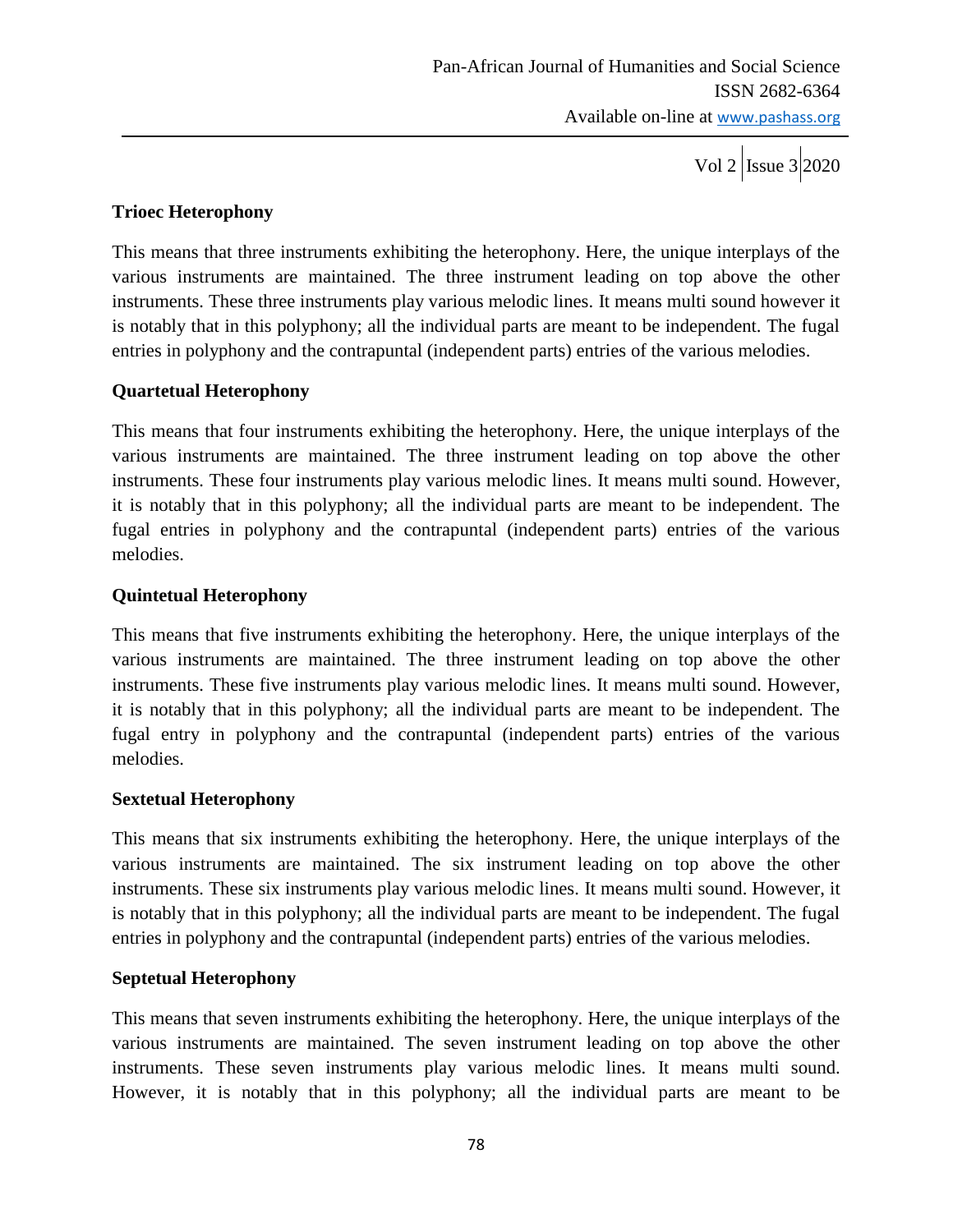Vol 2  $\vert$ Issue 3 2020

independent. The fugal entries in polyphony and the contrapuntal (independent parts) entries of the various melodies.

### **Octetual Heterophony**

This means that eight instruments exhibiting the heterophony. Here, the unique interplays of the various instruments are maintained. The eight instrument leading on top above the other instruments. These eight instruments play various melodic lines. It means multi sound. However, it is notably that in this polyphony, all the individual parts are meant to be independent. The fugal entries in polyphony and the contrapuntal (independent parts) entries of the various melodies.

### **Nonetic Heterophony**

This means that nine instruments exhibiting the heterophony. Here, the unique interplays of the various instruments are maintained. The nine instrument leading on top above the other instruments. These nine instruments play various melodic lines. It means multi sounds are rendered. However, it is notably that in this polyphony, all the individual parts are meant to be independent. The fugal entries in polyphony and the contrapuntal (independent parts) entries of the various melodies.

### **Conclusion**

The discussion on heterophony as deduced from the chamber musical form has been done here. The innovation was necessary hence the broad value of the African harmonic concept has been projected. It was discovered musical endeavours in Africa is likened to communal activities in a particular place. In some occasions an individual is listened to making a complaint or a defense as the case may be. In other occasions the individual interacting with a member of the community sometimes with a younger person or older person and other times with person of the same age group. It is notably that the interactions with person within the same age group appear most prevalent.

In some other occasions an individual interact with a group of persons or groups of individuals. Some of the groups may be homogenous whereby the people involve are all male or all female or mixed group(s) of male and female as the case may be. The interaction grouping is always determined by the nature of agenda, events, activities desired at any particular time. The condition of age determinant in group(s) interaction(s) are informed by the agenda, events and activities of the group member, which are also bonded by interest. It was discovered that membership of some groups were made open based on interest while membership of other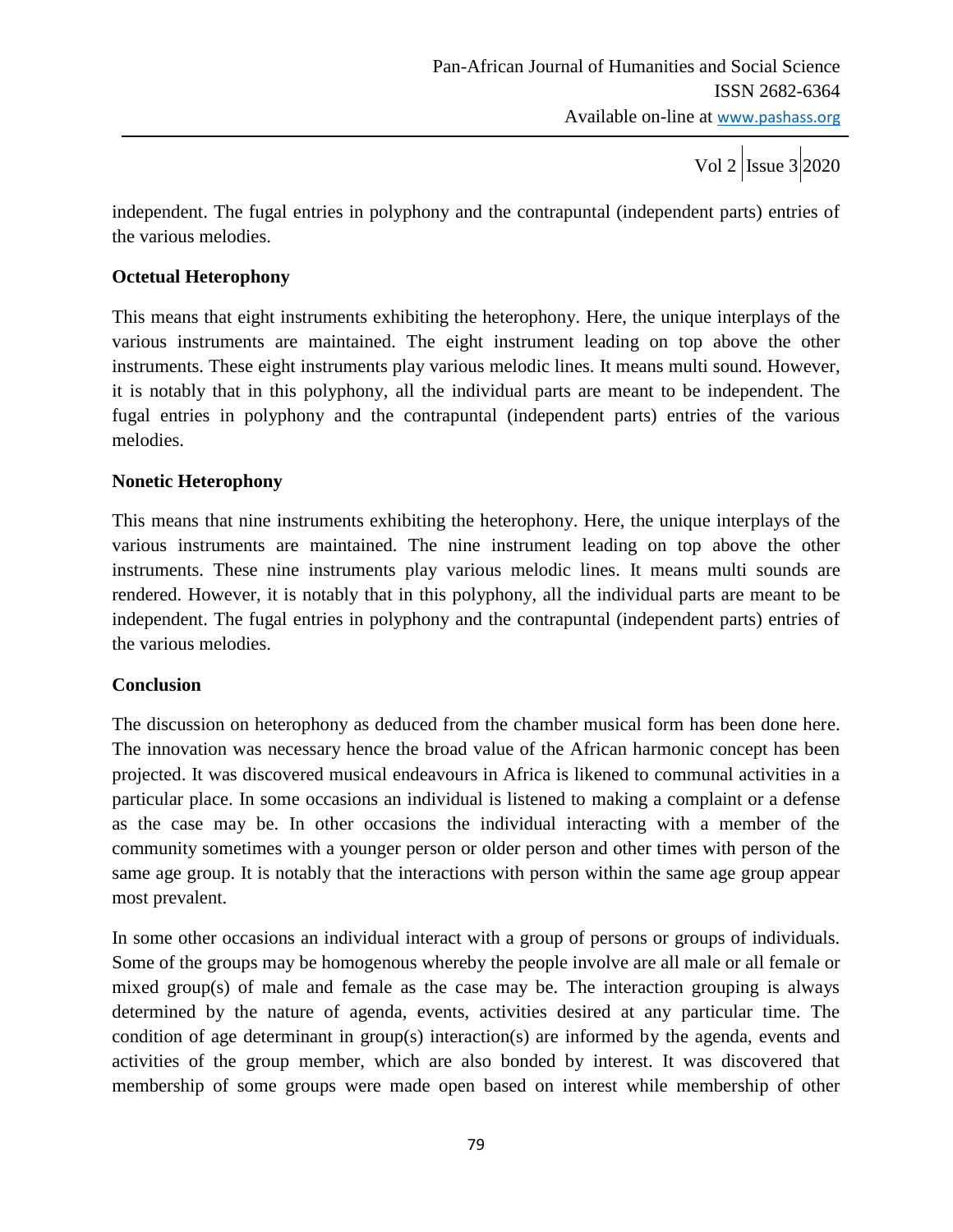Vol 2  $\vert$  Issue 3 2020

groups were determined by cultural synthesis. However, it was discovered that groups built on merely interest determinant were social determinant while the others were ritualistic determinant. There were also groups determined by social emulsification with ritual orders interwoven.

It was discovered that forcing group membership on person or person was not permissible at any time. Musically, soloec endeavours, as well as soloec cum other interactive components were found to harness musical lines, contours and fabrics for wholistic realisation of musicality of a particular people at any given time. Furthermore, the strong rhythmic essences embedded in the various music of African descent were always emphatically observed in the musical performances.

Adapting the heterophonic involvement in art music composition, the ideality of the musical activities should be reflected in the compositions. This should be so, in order to project the cultural impetus of the African peoples, and to sustain the cultural life of the various peoples within any community, and the inclinations of the belief system as persuaded by individuals or individuals within and among the various peoples and within and among the various communities, points and places as the case may be.

### **References**

- Adedeji, O. (2002). Composing Music for Nigerian Contemporary Christian Liturgies. *Nigerian Music Review,* 3. 90 – 99.
- Adegbite, A. T. (2001). The Present State of Development of African Art Music in Nigeria. In M. A. Omibiyi-Obidike (Ed.). *African Art Music in Nigeria*: *Fela Sowande Memorial*, 77-82. Ibadan: Stirling-Horden Publishers.
- Agu, D. C. C. (1999). *Form and Analysis of African Music*. Enugu: New Generation Books.
- Agu, D. C. C. (2010, June). The Music Scene in Technological Era: The Nigerian Experience. A Paper Presented at the Annual Conference of the Association of Nigerian Musicologists at the Universiry of Uyo.
- Akpabot, S. E. (1986). *Foundation of Nigeria Traditional Music.* Ibadan: Spectrum Books Limited.
- Akpabot, S. E. (1998). *Form, Function and Style in African Music*. Ibadan: Macmillan Publishers Limited.
- Apel, W. (1972). *Havard Dictionary of Music* (2<sup>nd</sup> Edition) London: Heinemann Educational Books Ltd.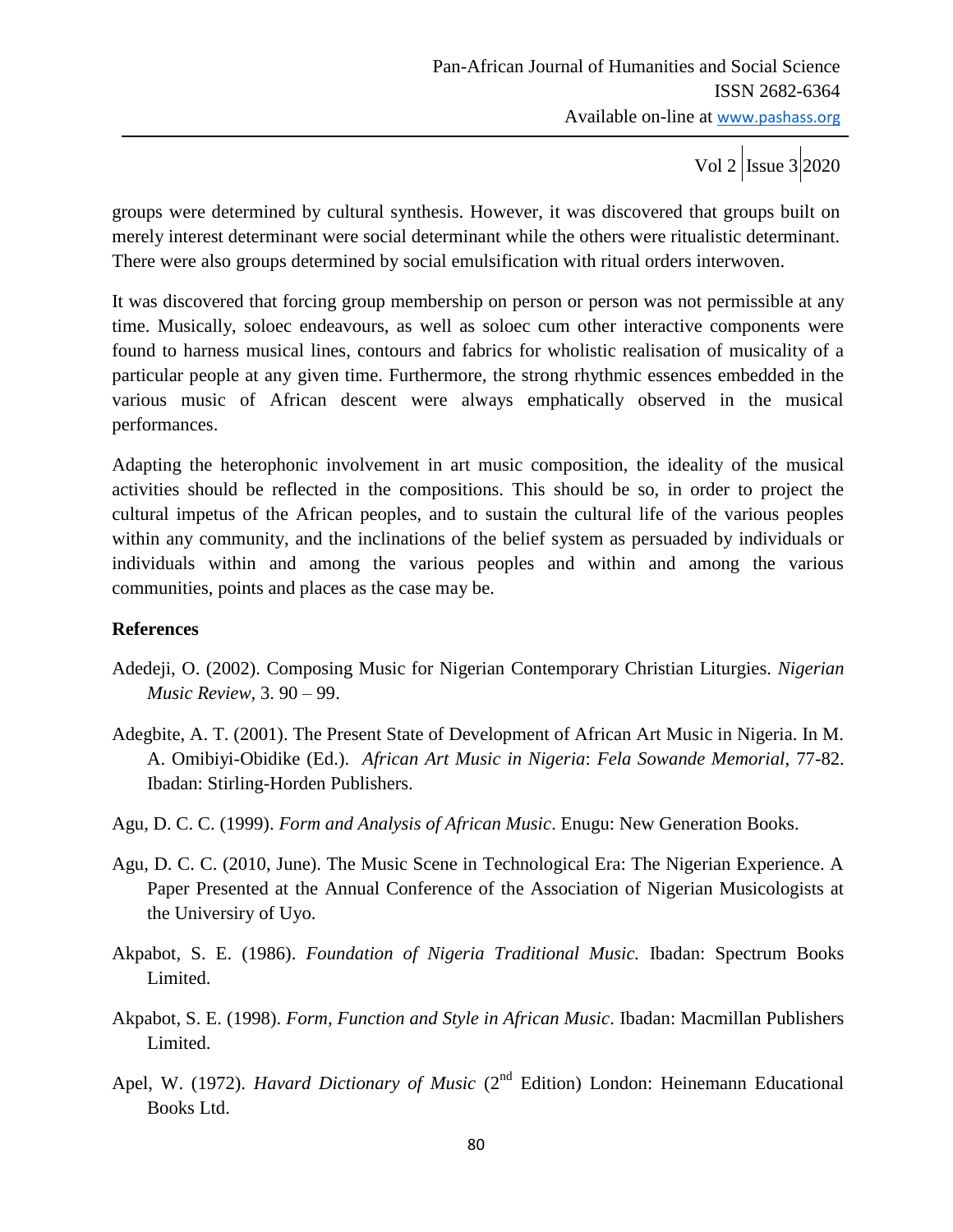Berry, W. T. (1987). *Structural Functions in Music*. New York: Dover Publications Inc.

Blacking, J. B. (1967). *Venda Children's Songs*. Johannesburg: Witwatersrand University Press.

- Blacking, J. B. (1970). Deep and Surface Structures in Venda Music. *Year Book of the International Music Council*.
- Blacking, J. B. (1973). Tonal Organization in the Music of Two Venda Initiation Schools. *Ethnomusicology,* 14.
- Blacking, J. B. (1976). *How musical is Man?* London: Faber and Faber.
- Chukwu, S. K. I. (2011). *African Membrane Drum and its Notation.* Nsukka: Prize Publishers. Colles, N. (1975). *The Growth of Music* (4<sup>th</sup> ed.). New York: London: Oxford University Press.
- Crowther, J. (Ed) (1995). *Oxford Advanced Learners Dictionary*. England: Clays Ltd. St.Ives Plc.
- Dallin, L. (1968). *Listeners Guide to Musical Understanding*. Dubuque, Iowa: WM. C. Brown Company Publishers.
- Daramola, Y. (2000). Creativity in Yoruba Saraa Songs. *The Performer*: *Ilorin Journal of the Performing Arts*. Department of Performing Arts, University of Ilorin. 74-83.
- Ekwueme, L. (2001). Documentation of Folk Music: Trends, Challenges and Prospects for Nigerian Indigenous Music. *Nigerian Music Review,* 2 (Special Edition). Department of Music, Obafemi Awolowo University, Ile- Ife, Nigeira, 15 -21.
- Hornby, A. S. *Oxford Advanced Learner's Dictionary of Current English*. Sally Wehneier (Ed.).
- Jones, A.M. (1954). African Rhythm. *Africa XXIV,* 26-37.
- Jones, A.M. (1956). *Studies in African Music.* London: OUP.
- Koetting, J. (1970). Analysis and Notation of West African Drum Ensemble Music. *Selected Reports of the UCLA Institute of Ethnomusicology*, *1* (3), 115 – 146.
- Kunst, J. (1959). *Ehnomusicology – A Study of its Nature, its Problems, Methods and Representative Personalities to Which is Added a Bibliography*. The Hague Martinus Nijhoff.
- List, G. (1963). The Boundries of Speech and Song. *Ethnomusicology*, 7 (1).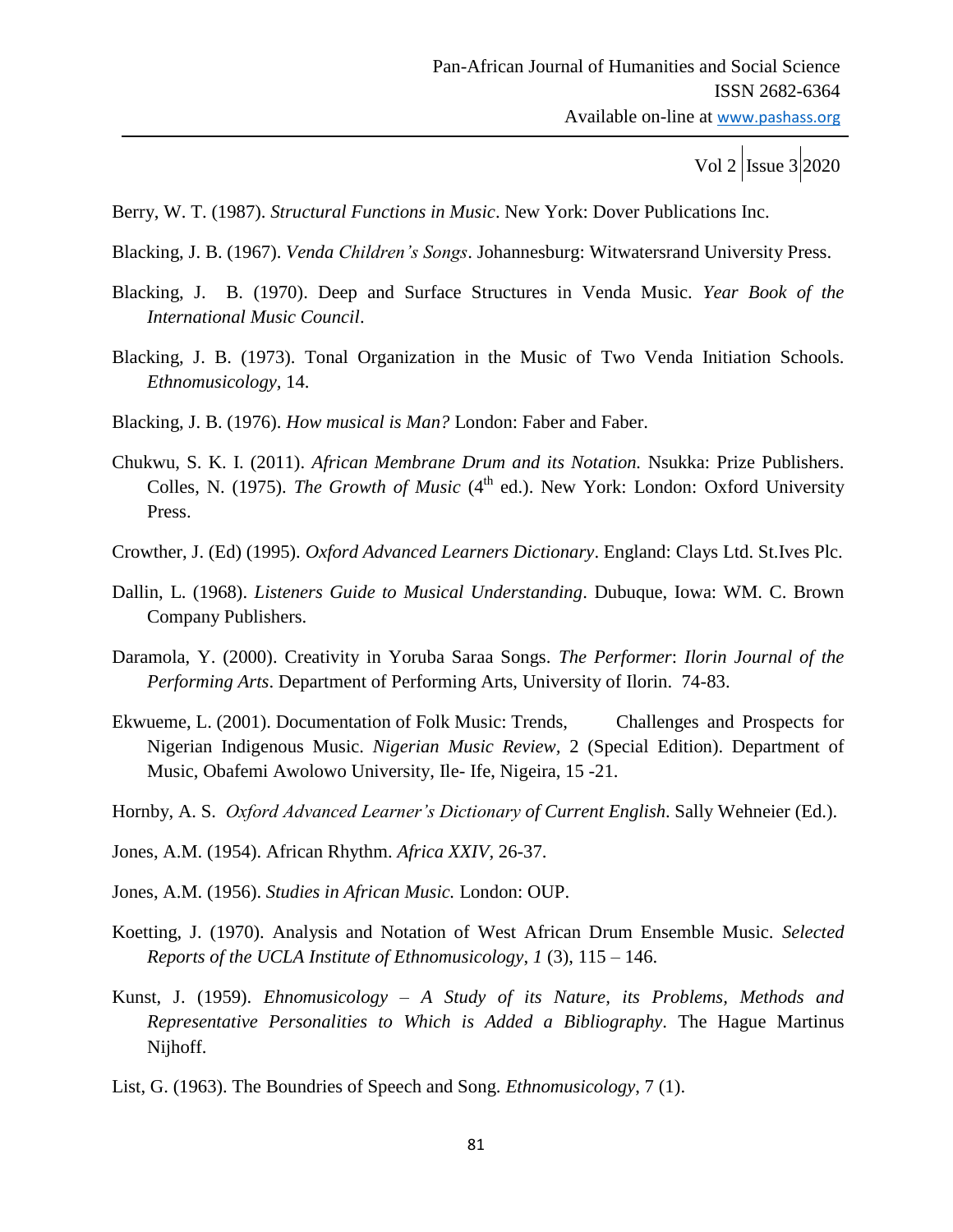Machlis, J. (1984). *The Enjoyment of Music.* New York: W. W. Norton & Company Inc.

- Merriam, A. (1962a). The African Idiom in Music*. Anthropology of Music. Journal of American Folklore,* 7 (5), 120 – 130.
- Merriam, A. (1964). *The Anthropology of Music*. Evanston: North Western University Press.
- Meyer, L. B. & Cooper, D. W. (1963). *The Rhythmic Structure of Music*. Chicago: University of Chicago Press.
- Myers, G. (1995). Messages in Dance. *International Academic Conference on Dance.* Yong-ku Park.
- Nettl, B. (1964). *Theory and Method in Ethnomusicology*. New York: The Free Press.
- Nzewi, M. (1977). Melo-rhythmic Essence and Hot Rhythm in Nigerian Folk Music. *The Black Perspectives in Music,* 2 (1), 23-28.
- Nzewi, M. (1978). Some Social Perspectives of Igbo Traditional Theatre. *The Black Perspectives in Music,* 113-142.
- Olaniyan, C. O. (1984). Compositional and Performance Techniques in Yoruba *Dundun*-*Sekere* Music. Ph. D. Thesis. Queen's University of Belfast.
- Olaniyan, C. O. (2000). Yoruba *Dundun* Musical Practice. *Nigerian Music Review,* 2 (Special Edition),  $68 - 80$ .
- Omojola, B. (1995). *Nigerian Art Music.* Ibadan: Institute of African Studies. University of Ibadan.
- Onwuekwe, A. I. (2007). Music for Different Media: The Mathematical Tables for Voice and Piano, E Flat Alto Saxophone Solo with Piano Accompaniment and Two Choral Works. Ph. D. Dissertation. Presented to the Department of Music, Nnamdi Azikiwe University, Awka. November.
- Onwuekwe, A. I. (2010, June). The Compositional Techniques of *Ekelebem* Music and its Role in the Technonological Development of Instrumental Music in Uga Culture. A Paper Presented at the 9<sup>th</sup> Annual National Conference of the Association of Nigerian Musicologists. Department of Music, University of Uyo, Nigeria. Tuesday 1<sup>st</sup> – Saturday 5<sup>th</sup> June.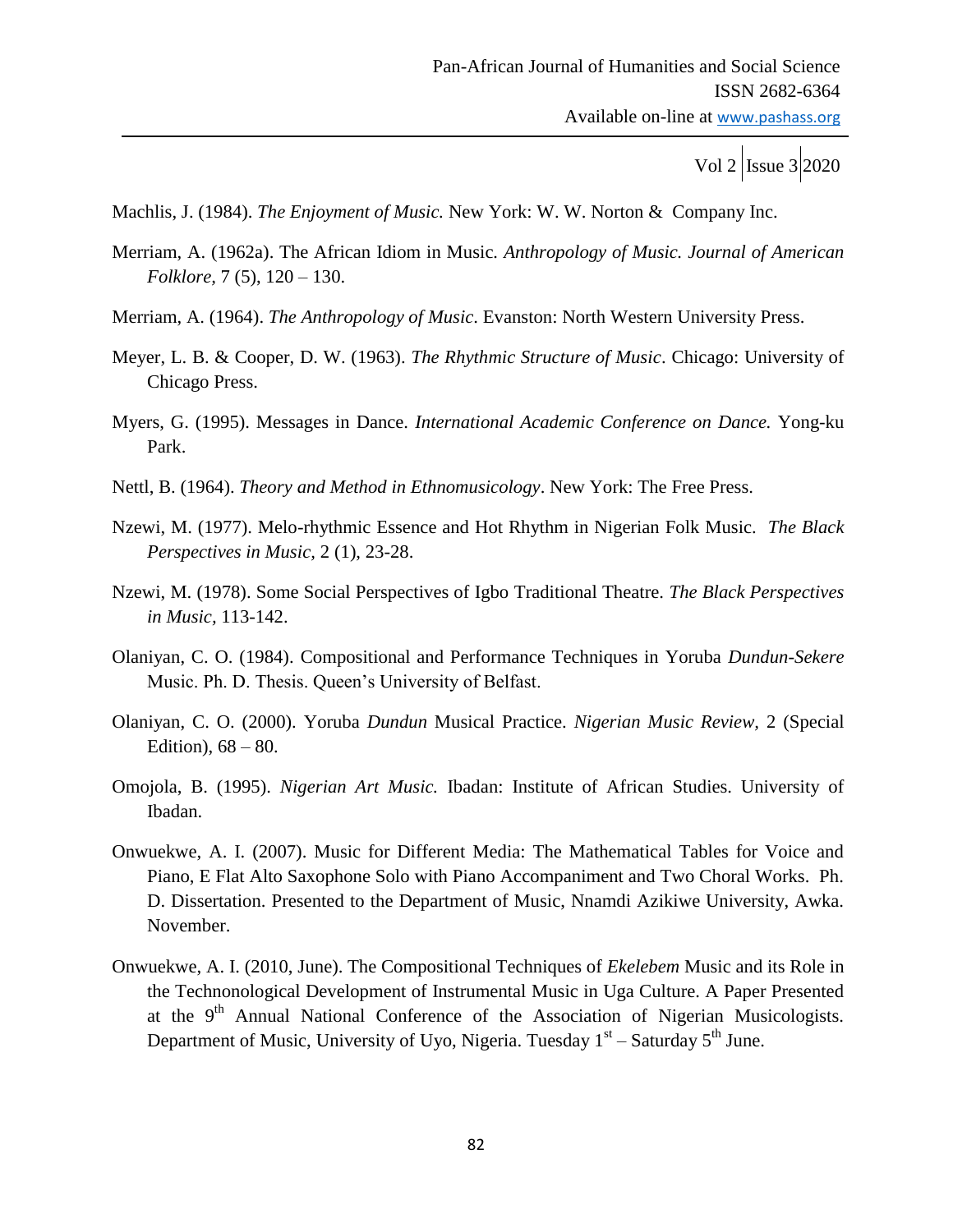- Onwuekwe, A. I. (2011a). Notation and Analysis of Indigenous Funeral Songs in Ekwulobia Community for Sustainable Development. A Paper Presented at the Third Faculty of Arts Conference, Held at Nnamdi Azikiwe University, Awka. May, 4 – May 7
- Onwuekwe, A. I. (2011b). Notation and Analysis of Women's Funeral Songs in Ekwulobia Autonomous Community. A Seminar Paper for ACLS / AHP Launch Meeting in Ghana, Legon. June 7 – June 9.
- Onyeji, C. (1995). *Ufie* (Igbo Dance) for Piano. Unpublished Master's Dissertation. Nsukka: University of Nigeria.
- Onyeji, C. (2002). The Study of Abigbo Choral-Dance Music and Application in the Composition of Abigbo for Mordern Symphony Orchestra. An Unpublished Doctoral Thesis. South Africa: University of Pretoria.
- Pantaleoni, H. (1962). Three Principles of Timing in Anlo Dance Drumming. *African Music*,  $5(2)$ ,  $50 - 63$ .
- Sachs, C. & Hornbostel, E. M. von. (1933). The Ethnology of African Musical Instruments. *Africa*, 6 (2), 129 – 157.
- Scholes, P. (1970). *The Music of Africa.* London: Victor Gollanz.
- Schoenberg, A. (1975). *Style and Idea*. London: Faber and Faber
- Seeger, C. (1958). Perspective and Descriptive Music. *Musical Quarterly.* XL1V (11), 198 205.
- Seeger, C. (1975). Accurate Measurement of Pitch in Songs. *African Music, 1* (4), *1935 – 1975.*  Berkeley: University of California Press.
- Seeger, C. (1977). *Studies in Musicology: 1935 – 1975.* Berkeley: University of California Press.
- Serwadda, M. and Pantaleoni, H. (1968). A possible for African drumming. *African Music Society Journal,* 4 (2).
- Sowande, F. (1965). Language in African music. *Music in Nigeria*, 1(21), 4 36.
- Udofia, S. S. (2002). Tonometric Study of the Obodom (The Wooden Drum) As Used Among the Annang of Nigeria. *Nigerian Music Review,* 3, 83 – 89.